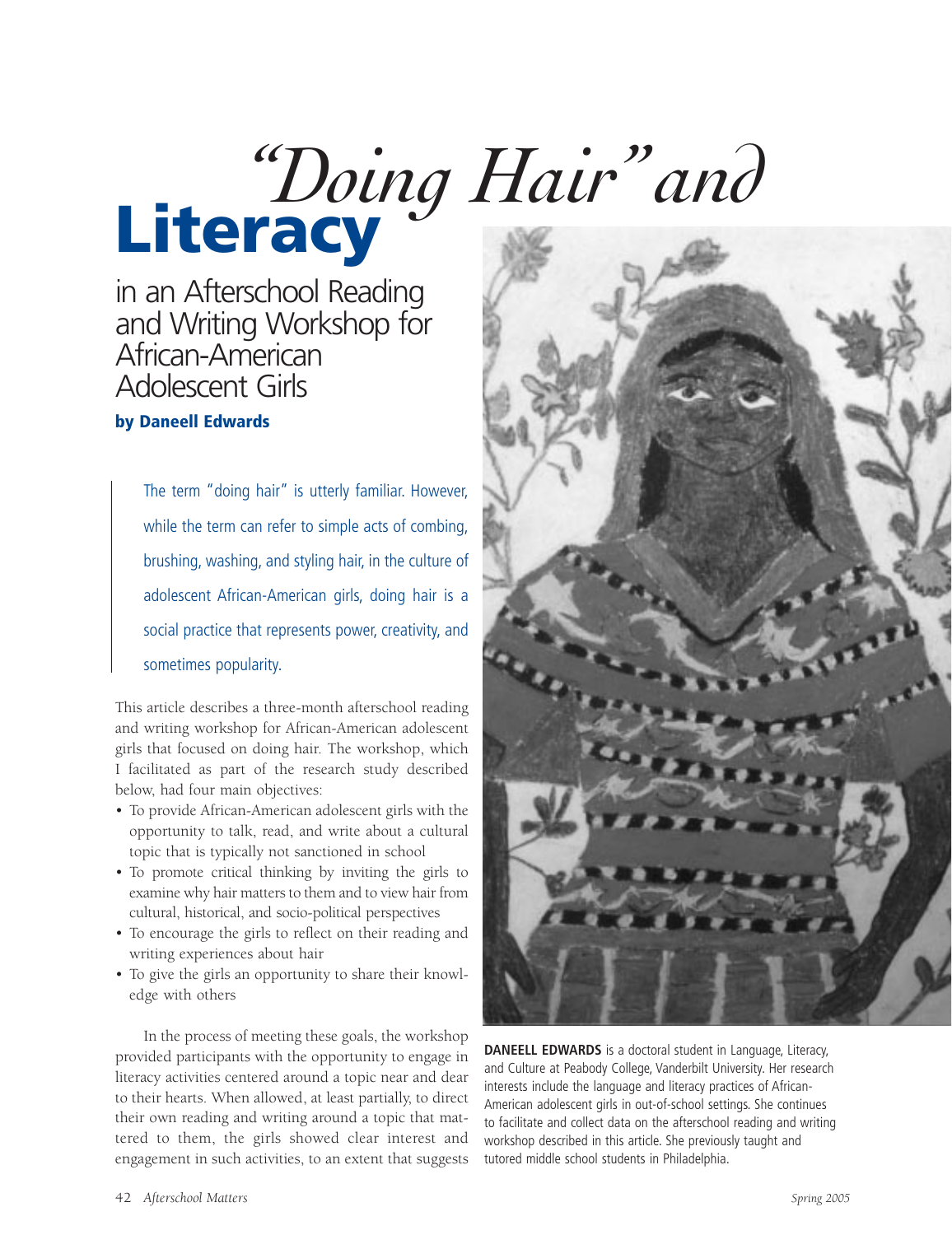that school educators, community members, and afterschool providers would do well to acknowledge the interest of African-American girls in doing hair.

#### **Why Hair Matters**

Why is hair so important to African-American women and girls? According to Banks (2000), scholars relate the importance of doing hair to its connections to "Africa, construction of race, enslavement, skin color, self esteem, ritual, esthetics, appropriate grooming practices, images of beauty, politics, identity, and the intersection of race and gender" (p. 7). Some African-American women associate doing hair with cherished rituals (Byrd & Tharps, 2001; hooks, 2001; Rooks, 1996). For example, cultural critic bell hooks (2001) states that hair pressing, a process for straightening hair, was a ritual in African-American women's culture in the period before the civil rights movement. She says that "pressing hair [was] not a sign of [Black girls'] longing to be White…[or their] quest to be beautiful…. It was a sign of [their] desire to be women" (p. 111). She describes this rite as "an exclusive moment when Black women

(even those who did not know one another well) might meet at home or in the beauty parlor to talk with one another, to listen to the talk" (p. 111).

For others, African-American hair practices are significant because they are ways to contest "mainstream notions of beauty" (Banks, 2000, p. 28). The popularity of the Afro in the 1960s was a political statement that represented authen-

ticity and pride in the African-American community (Rooks, 1996). In the 1980s, Black women in corporate America adopted cornrows and braids, traditionally worn by young children, to signify their African cultural heritage (Byrd & Tharps, 2001).

While African-American adolescents in the 21st century may not identify with hair pressing as a ritual, many understand the social aspects of doing hair that bell hooks addresses: Doing hair allows them to bond with their friends by talking and listening to each other. While contemporary African-American girls may not view hair as a political statement as some did during the civil rights era, they understand the power of using hair "to express themselves" (Ferrell, 1999).

Though their peers often admire and respect this creative expression, African-American girls' interest in

hair is rarely embraced in school or supported in outof-school settings. Lisa Delpit (2002), a prominent African-American educator, argues that some African-American children are not motivated to learn because materials presented to them do not connect to their own interests. What would it look like if an afterschool program embedded literacy in a cultural practice that matters to many African-American adolescent girls?

# **Situating Literacy in a Meaningful Cultural Practice**

I conducted my study of a reading and workshop focused on hair in a community center located in a predominantly poor working-class African-American neighborhood in inner-city Nashville. Over a thousand neighborhood residents have been served by the center, which provides educational programs, arts and crafts, games, and athletic programs for young people.

#### **Workshop Participants**

Two months before the workshop began, I attended a parent open house at the community center and two

> regular meetings with community leaders to solicit assistance in recruiting adolescent girls. I distributed colorful brochures describing the workshop and its benefits. In selecting participants, one of my main objectives was to choose girls who loved reading and writing. My second criterion was that they be interested in learning about hair. My first group of six girls, ages 13 and 14, expressed to

me their love of reading and writing—which, as I will discuss below, turned out to be exaggerated—and their interest in hair.

Ultimately, 10 African-American adolescent girls, ages 12 to 16, participated in the workshop sessions; five of these participated regularly. The one-hour sessions took place on Tuesdays and Thursdays in the community center's conference room. Most of the girls regularly attended afterschool programs at the community center before the project began. Most attended a public school close to the community center; eight were in middle school and two in high school. Over half said in interviews that they had scored below average in the reading component of the Tennessee Comprehensive Assessment Program test and were therefore required to take a remedial literacy course.

**What would it look like if an afterschool program embedded literacy in a cultural practice that matters to many African-American adolescent girls?**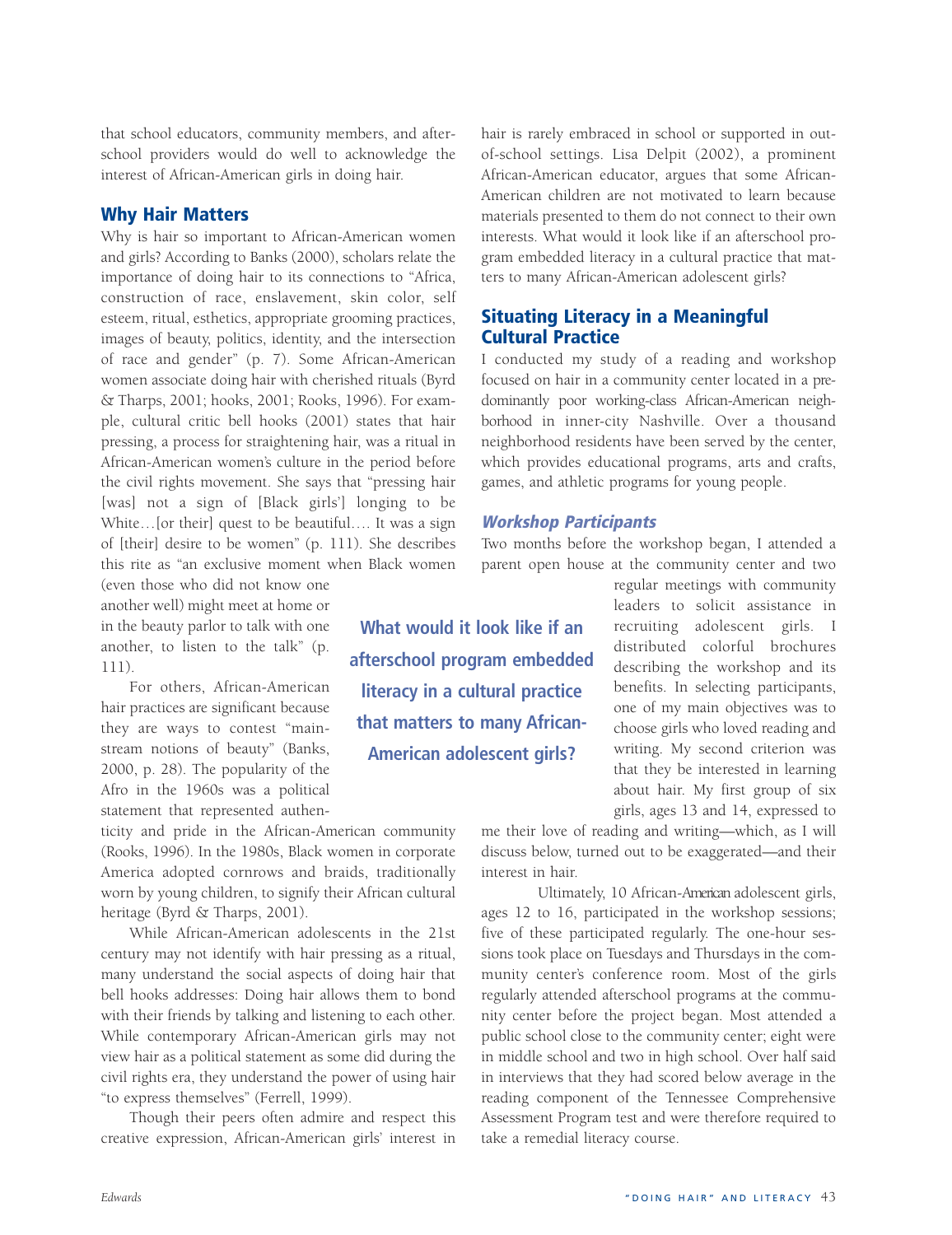The five regular participants chose their own pseudonyms and frequently used them during workshop sessions. Shanika and Sheterica, 13-year-old seventh graders, were in the same science class and ate lunch together every day at school. Mia, a 12-year-old sixth grader in the same middle school, joined after the fourth workshop session. All three had started attending the community center afterschool program six months earlier. Sheterica told me that her mother had begun to punish her for visiting the community center daily, so she decided to come only on Tuesdays and Thursdays so that she could participate in the workshop. Aquanesha, a 15-year-old ninth grader, originally told me she was 14 years old because she thought she would not be able to participate if I knew her actual age.

The oldest participant was Montrice, who was 16 and in the eleventh grade. I met Montrice in summer 2003, when I volunteered to facili-

tate a dramatic play at the community center. Montrice was not a participant in the play but occasionally assisted me with the younger kids. She seldom spoke more than a few words to me. Therefore, I was surprised when she asked, after the fourth session, if she could attend the hair workshop. I told her supervisor in the community center's Youth at Work program that Montrice wanted to participate. The supervisor responded, "Montrice? You mean Montrice

Apple? Are you sure Montrice wants to join?" I assured her that, yes, we were talking about the same Montrice. The supervisor later mentioned how pleased she was that Montrice had chosen to be a part of the study. Initially Montrice was to serve as my assistant, as she had during the summer, but she soon decided to be a full participant with the other girls, limiting the assistant role to occasional help with setting up and storing the camcorder and other equipment.

#### **Data Collection**

In this research study, I collected data on participants over an academic semester, a three-month period in spring 2004. Methods included observations of participants, field notes, journal entries composed by the participants, audiotapes of interviews with the girls, and videotapes of all components of the workshop.

**Workshop Components**

The reading and writing workshop included the components of a "focus unit" (Moss, 1995) with modifications to meet my four objectives. A focus unit "is a series of literary experiences organized around a central focus (a literary theme, genre, author, topic, or narrative element or device)" (Moss, 1995, p. 53). In the original design of the reading and writing workshop, the focus unit consisted of four components:

- A read-aloud experience
- Self-selected literary experiences
- Journal writing
- Creation of an original text

As will be seen below, over time, participants modified parts of this design to match their own interests.

In early workshop sessions, the first 30 minutes were

set aside for reading aloud followed by group discussion. Most of the passages I read to the girls came from *Tenderheaded: A Comb-bending Collection of Hair Stories* (Harris & Johnson, 2001), a book of poems, stories, comics, and folktales about hair. The purpose of the read-aloud experience was to model fluent reading and to encourage the girls to relate the text to their lived experiences, to question the authors' stances, and to stretch their thinking.

After the read-aloud experience, approximately 15 minutes

were designated for independent or buddy reading. The girls generally chose picture books, chapter books, and colorfully illustrated nonfiction books about hair care. They rarely selected the nonfiction books that emphasized the historical, social, cultural, and political aspects of Black hair because, as two girls told me, these books had "over ten chapters" and no illustrations.

For the journal-writing component, I gave each girl a decorated notebook in which she could respond to questions and ideas from the previous components. This component was included to help the adolescents reflect on their workshop experiences. The amount of time set aside for journal writing varied from session to session; the girls also had the opportunity to write during the first two components and during the last fifteen minutes of each session. Toward the end of each session, the girls typically read their journal entries to the group.

**American girls love doing hair is that it provides them social control. I tried to mirror this principle in designing the workshop, so that most components allowed the girls to share control with me.**

**One of the reasons African-**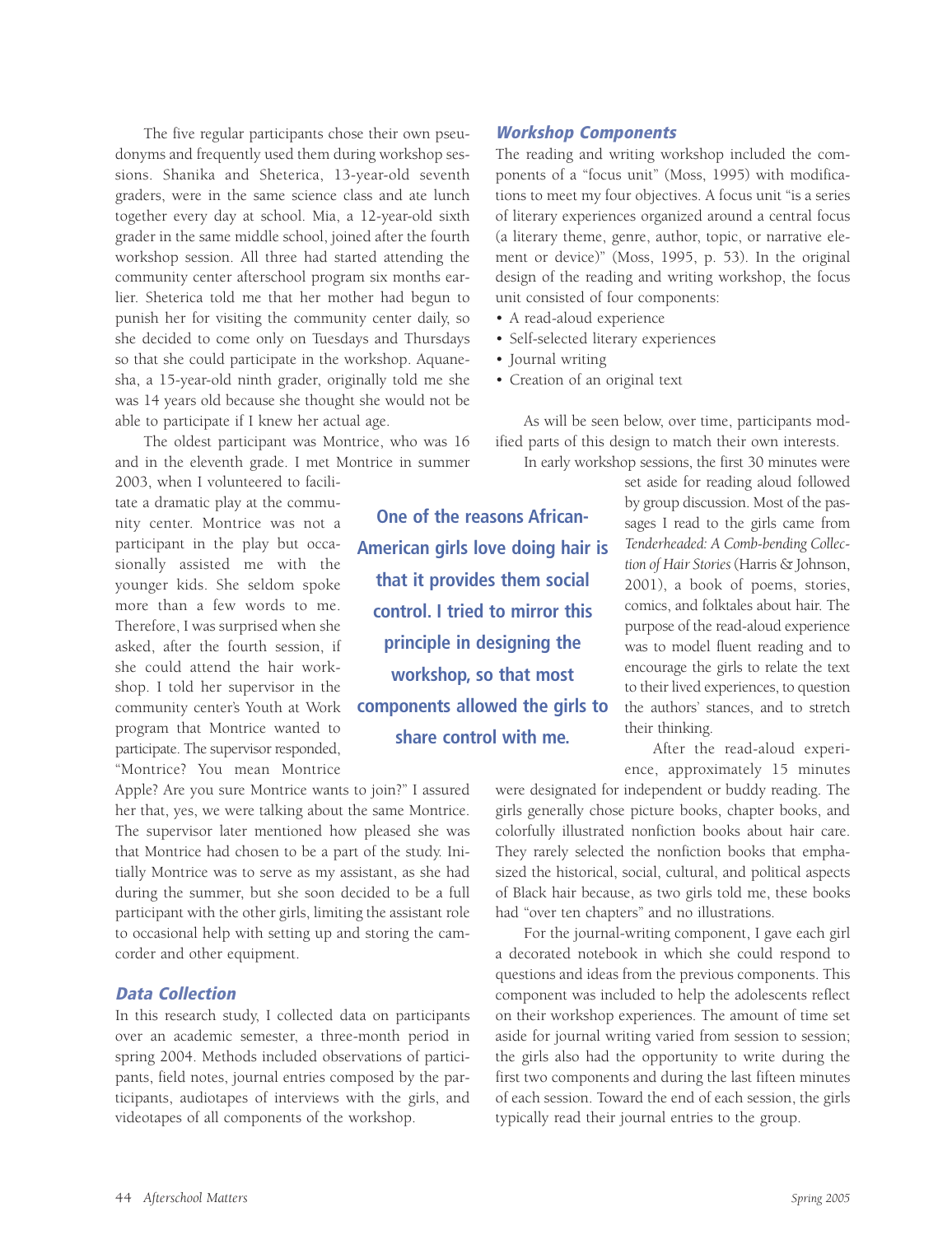The final component of the focus unit was designed to allow the adolescents to share their knowledge with others. The original text the girls chose to create was a commercial set in a beauty shop,

which served to inform others about what they had learned in their rich discussions about hair. The girls brainstormed and exchanged ideas, wrote their lines, and rehearsed in the last four workshop sessions. The girls presented their commercial on the last day of the workshop, named "Thank-You Day" by one of the girls to let me, as facilitator, know that she appreciated her three-month experience.

In planning this reading and writing workshop, I selected a thematic topic that was meaningful and inviting to adolescent girls. Building on the works of such writers as Alvermann, Young, Green, and Wisenbaker (1999), Delpit (2002), Lee (1993), and Mahiri (1998), I developed a literacy program designed to legitimize participants' cultural practices. One of the reasons African-American girls love doing hair is that it provides them social control. I tried to mirror this principle in design-



ing the workshop, so that most components allowed the girls to share control with me. The one component I controlled almost exclusively, the read-aloud experience, changed over time as I learned more about the girls' motivations for participating in the workshop and their ways of doing literacy.

#### **Tapping into Participants' Motivations**

In group discussions and interviews, workshop participants gave explicit and implicit reasons for participating in this voluntary activity. The fact that the workshop was designed to feed into these motivations helped ensure that the girls remained with the workshop long enough to benefit from it.

#### **To Do Hair**

As I expected, most of the girls' initial motivation for participating in the workshop was their interest in hair.

In informal conversations and interviews, the girls said that they had envisioned the workshop as similar to cosmetology school; they expected to learn to do a variety

> of hairstyles on mannequins and be graded on their performance. Starting with the fifth session, I included a mannequin with real hair in the workshop. The mannequin came with the name "Miss Jenny" written on its neck. Montrice told the girls that this was the name of the hair, not of the mannequin. After an intense voting session, the girls agreed to name the mannequin Tia Lafred. In the following session, they proudly expanded the name to Princessa Tia Lafred. As this naming process shows, the girls adopted the mannequin as their mascot. They rarely argued over who would have access to a book, but I often saw them negotiating over who would style Princessa's hair and for how long.

> The environment sometimes resembled a beauty shop filled with books. For example, in the seventh session, the girls replaced my read-aloud expe-

rience with round-robin style reading, with each girl reading aloud one chapter of *Junie B. Jones Is a Beauty Shop Guy* (Park, 1998). As they took turns reading, they co-constructed the conference room into a beauty shop. Mia braided Princessa's hair, stopping only to read aloud her self-assigned chapter. Girls who were not reading from the book were styling each other's hair. As the two copies of the book circulated among the girls, so did the girls' roles in the workshop, as they served as readers, hairstylists, clients, fashion critics, talkers, and listeners.

#### **To Learn**

When I asked the girls why they came to the workshop sessions, two said, "to learn." Aquanesha stated in an interview that she came because she wanted to learn how to do hair. When I asked some participants to write in their journals about what they had learned in the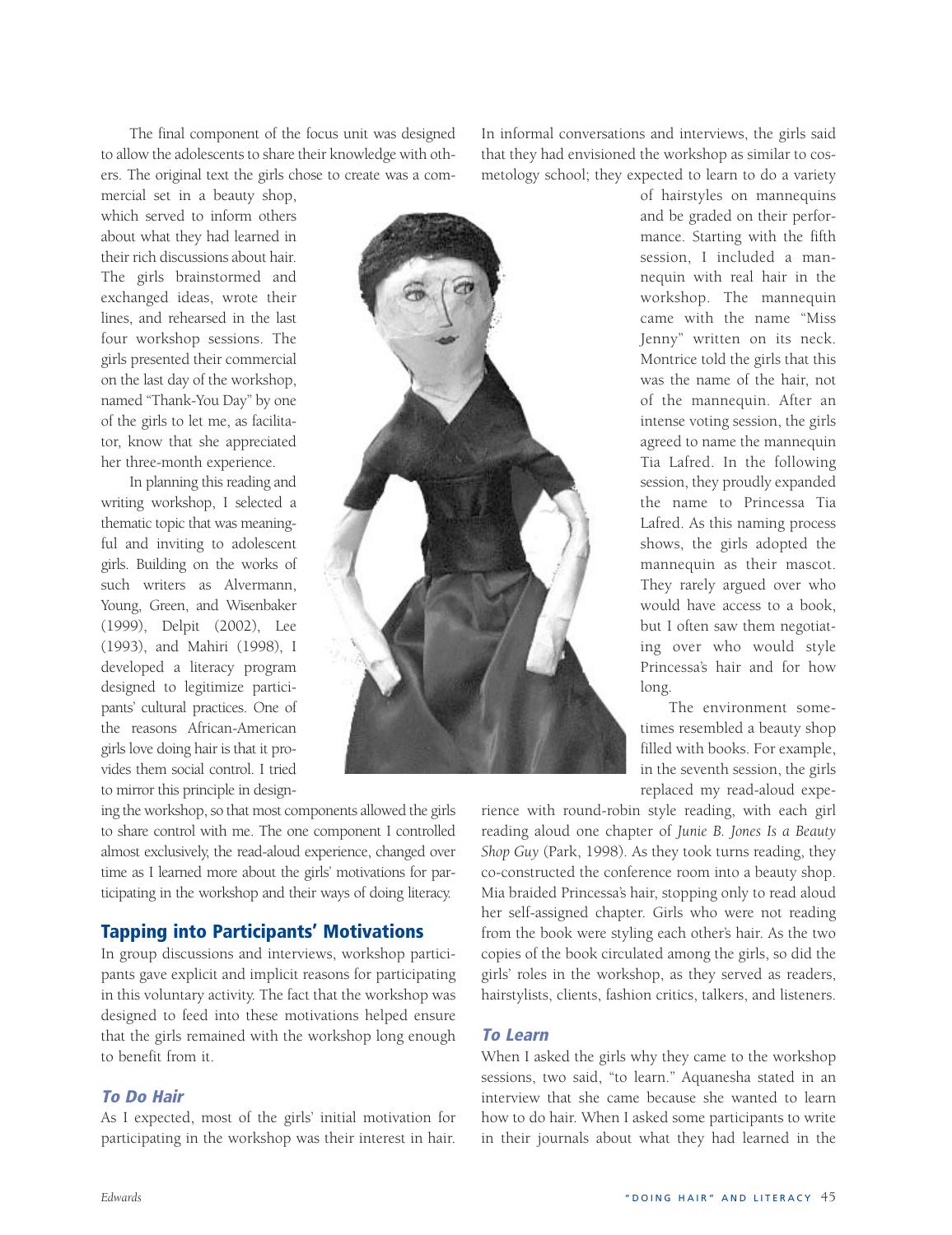workshop, Aquanesha wrote that she learned about how her hair is different from white people's hair. Montrice responded that she attended the workshop to become "culturistic." When one of the girls asked her to clarify, she stated, "to get to know more about our culture." Similarly, Mia said that she attended the workshop to learn about "Black people."

Although I repeatedly used the term *workshop,* the girls consistently referred to the workshop as *class.* They regarded me as the teacher of this class; in the beginning, they seldom said my name but simply called me "the teacher." Later, more of them began calling me "Ms. Daneell" as well as "the hair teacher." This notion of each workshop as class and me as the teacher suggests that learning is one reason the girls came to the workshop. However, my observations suggest that reading and writing were not the main reasons the girls continued to participate. Although they read and wrote in every

workshop session, most of the girls would not reach for a book until I said something like "Break off and get a book" or "It's time to read." In "class," reading was an assignment initiated by "the teacher."

#### **To "Carve Out Free Spaces"**

Elaine Richardson (2003) argues that African American literacies are "created to carve out free spaces in oppressive locations such as the classroom" (p. 76). The girls invoked such agency in our workshop sessions by producing a "class" centered around their interests and

needs. For instance, they created space to talk about topics that interested them, including some that were unrelated to hair, such as methods of birth control and their relationships with boys.

They also expected answers to questions that they were unable to obtain in other institutional spaces. In doing so, they found ways to carve out free spaces. For example, I overheard Shanika telling a group of girls that the movie *Bring It On* left her with a question, which she whispered to the group: "What's an uber-dyke?" When Shanika found that her peers didn't know, she told me she had a question, and the following exchange (videotape, April 6, 2004) ensued.

*Shanika:* (Looking directly at me) I be tryin' to express my feelings and I can't expr…. Like, this is a hair class, right, and it ain't but like all girls in here.

**It became clear in the course of the workshop that the girls' attitude toward reading depended in large part on the kind of reading in which they engaged—not only the texts they chose, but also the format for the reading.**

.

*Aquanesha:* Boys be in here too.

*Shanika:* And you being an older lady. Not trying to say you old. You just look like…

*Montrice:* (Quickly turning to address me) That mean you should shut the door.

*Mia:* /She's an elder in here/

*Montrice:* Because her questions be like… (raised left hand with spread fingers to the left side of face) Ah.

*Shanika:* Nah, I'm not for that today because she's a hair teacher. I asked my teen living teacher and she looked at me and she said get out of her classroom. (Montrice laughs.) But she a teen living teacher, though. And she should answer my question. *Mia:* (Looking at me) What's a ouva-dyke? *Shanika:* Girl, you loud. We gon' get put out. *Montrice:* I told her to shut the door, and she didn't

want to shut the door. Shanika prefaces her question

by letting me know that she attempts to express her feelings without success. Though she does not mention the social context or institutional space that keeps her from expressing herself, she does immediately refer to the "hair class" as a space that may allow her to ask her question and have it answered. Montrice aids Shanika in carving this space by telling me to shut the door. The need to physically separate their free space from the influence of those who have the

authority to silence them is evident in Shanika's retort to Mia, "We gon' get put out."

In carving out free spaces, the girls created, in some cases, an adolescent-directed "class." Montrice directed me, the adult facilitator, to shut the door and later expressed her disappointment that I did not obey her orders. In other incidents, the girls commanded their peers to answer their questions, to listen to them, and even to leave the room if one of them acted or spoke inappropriately according to their implicit rules. Sheterica suggested to me that if a girl missed a certain number of classes, then she should be barred from participating in the study. The girls also changed the format of the read-aloud component during the course of the workshop, as discussed below.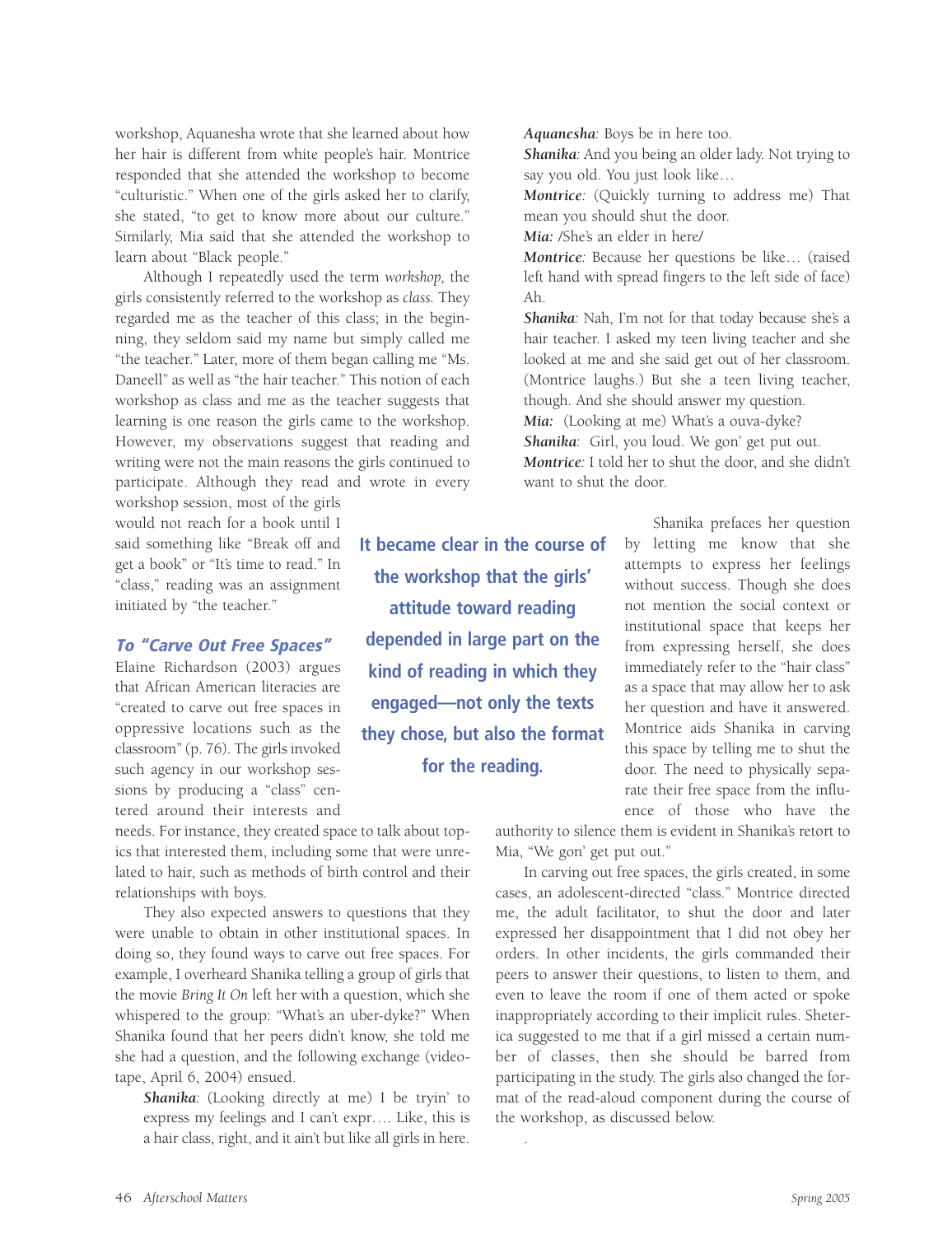# **Attitudes toward Reading**

Though all the girls expressed their love for reading and writing during the recruitment process, these initial responses were different from their responses during interviews and informal talks after the workshop began. It became clear in the course of the workshop that the girls' attitude toward reading depended in large part on the *kind* of reading in which they engaged—not only the

texts they chose, but also the format for the reading. As the workshop format gradually changed in response to their preferences, I saw that the girls actually had a relatively positive attitude toward reading.

# **Expressed Attitudes**

*"I just don't like reading. I have to be honest; I hate it."* Sheterica's earnest response to my interview question was echoed by many of her peers. Sheterica, Aquanesha, and Shatara (a participant who attended a few of the workshop sessions) all viewed reading as a boring, laborious activity that involved trudging through lots of small print. Even participants who professed to enjoy reading typically regarded it as an assignment, certainly not a top priority. Shanika, who said that she liked "everything about reading," also said that she would choose talking with friends or watching a wrestling match on television over reading a book. Through interviews



and observations in the workshop sessions, I learned that less than half of the girls actually liked to read. Most liked to talk, and all loved to do hair.

*"I'm perfectly fine with [reading]."* Careful analyses of the reading logs, interview transcripts, and field notes show that many of the girls were, as Montrice expressed, "perfectly fine" with reading particular texts, particularly in a social context. During the self-selected literary component of the third workshop session, I told the three girls participating that day that they had the option to

write on poster paper posted on the wall, write in journals, or read. Sheterica and Aquanesha began writing on the poster paper, while Shanika began to read *Kids Talk Hair: An Instruction Book for Grown-ups and Kids* (Ferrell, 1999), a hair-care book filled with colorful illustrations of hairstyles. When she read a passage about the harm chemicals can do to hair, she stopped reading to warn the other two girls about the effects of chemical relaxers.

> She commanded Sheterica to read that portion in the book. Sheterica stopped writing to read the few sentences aloud, ending with, "and that's not cool." Shanika corrected her: "*cute*, not *cool*," and Sheterica laughed at her miscue. Shanika then began reading excerpts of the book to both of the other girls, frequently stopping to make comments. Sheterica also voluntarily read sections aloud. When they finished that book, Sheterica and Aquanesha reached for other hair-care books and began reading both silently and aloud. The girls talked about the pictures in the texts and related passages to cartoon characters, neighbors, friends, and themselves. The girls collectively read from seven books in that session. This incident showed that the girls were "perfectly fine" with reading when they could read together at their leisure and discuss texts from their own perspective. There were many other sessions in which the

girls read aloud to each other and talked about texts, particularly when I, as facilitator, phased out of the group.

#### **Reading Practices That Engage Adolescent Girls**

Changes gradually developed in the read-aloud component of the workshop as I learned more about the girl's attitudes and perceptions about reading. In the first workshop sessions, as I read aloud, most of the girls were engaging in surreptitious talk rather than showing signs of engagement such as leaning forward in their seats. I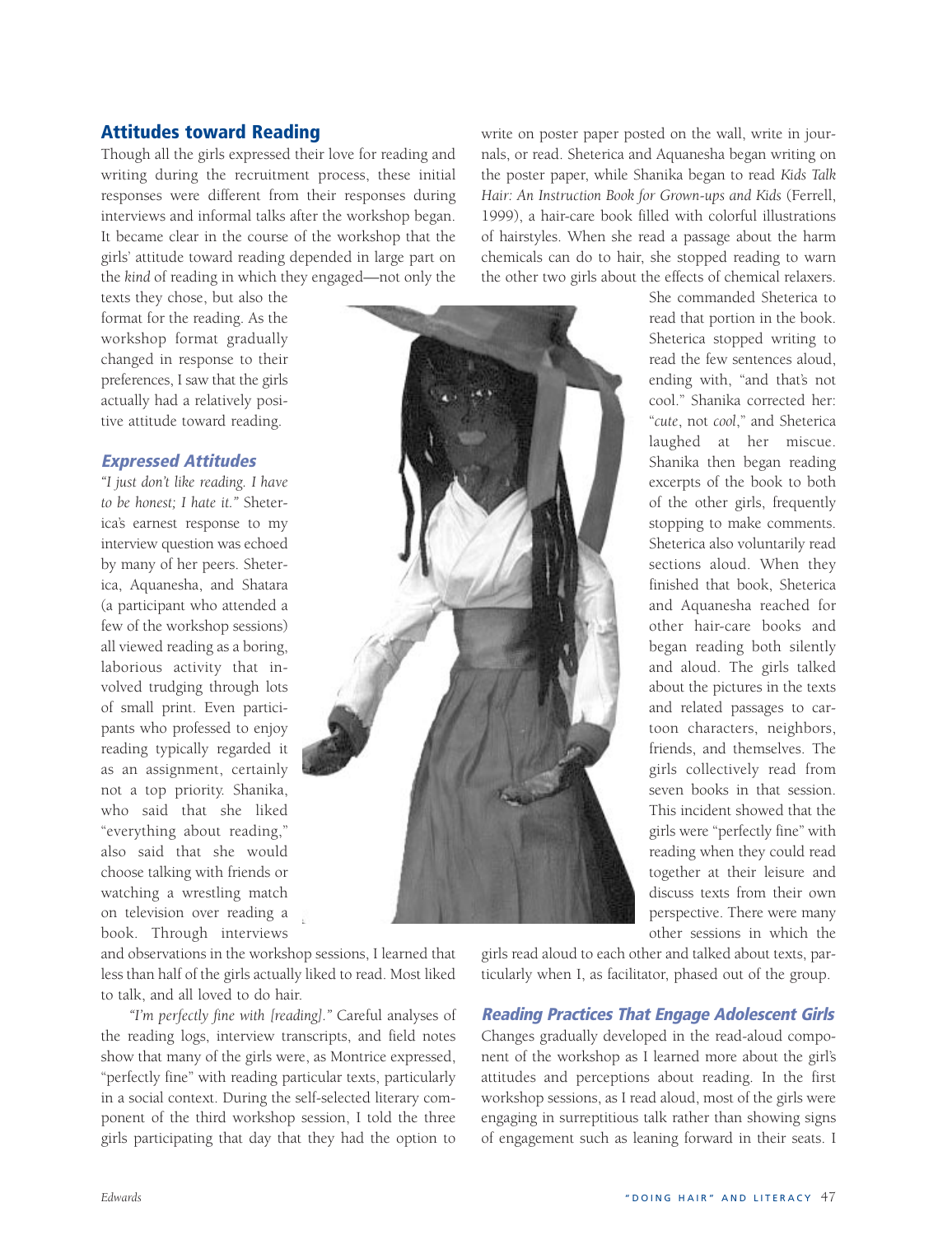# **RECOMMENDED BOOKS ON HAIR**

#### **Picture or Literature Books**

DeJoie, P. (1997). My hair is beautiful . . . because it's mine. Berkeley, CA: Group West.

Deveaux, A. (1987). An enchanted hair tale. New York: HarperTrophy.

Grimes, N. (1997). Wild, wild hair. New York: Scholastic.

Herron, C. (1997) Nappy hair. New York: Dragonfly Books.

hooks, b. (1999). Happy to be nappy. New York: Hyperion Books.

Tarpley, N. A. (1998). I love my hair. Boston: Little, Brown.

Yarbrough, C. (1979). Cornrows. New York: Putnam & Grosset.

#### **Books on Hair Care and Maintenance**

Bonner, L. B. (1990). Good hair: For colored girls who've considered weaves when the chemicals became too ruff. Oakland, CA: Sapphire Publications.

Collison, M. N-K. (2002). It's all good hair: The guide to styling and grooming Black children's hair. New York: HarperCollins.

Ferrell, P. (1999). Kids talk hair: An instruction book for grown-ups & kids. Washington: Cornrows & Co.

Ferrell, P. (1996). Let's talk hair: Every Black woman's personal consultation for healthy growing hair. Washington: Cornrows & Co.

Fletcher, B. (2000). Why are Black women losing their hair? Seat Pleasant, MD: Unity Publishers.

#### **Young Adult Nonfiction**

Banks, I. (1999). Hair matters: Beauty, power, and Black women's consciousness. New York: New York Press.

Bryd, A. (2001). Hair story: Untangling the roots of Black hair in America. New York: St. Martin's Press.

Rooks, N. (1996). Hair raising: Beauty, culture, and African American women. Newark, NJ: Rutgers University Press.

> was surprised, because my former elementary and middle school students had often enjoyed my read-alouds.

> Having observed that talking was a more popular activity than reading, I began the third session by asking the girls to share what they wanted to know about hair. In response to one of their questions, I read a short folktale on why African-American hair texture is typically different from that of Caucasian and Asian people. Though the girls were more receptive to the read-aloud, they did not engage in deep discussion. So then in the fourth session, I not only gave the girls the opportunity to talk in the beginning of the workshop but also initiated shared reading. The girls formed a circle and chorally read the lyrics to the song "Straight and Nappy: Good and Bad Hair," written by Bill Lee (1988) for Spike Lee's movie, *School Daze*. The girls were highly engaged in this activity.

Though the girls appeared to enjoy choral reading, the type of reading they initiated on their own was round-robin reading, with each girl taking a turn reading aloud to the group. Roundrobin reading has been cast unfavorably in literacy research (Opitz & Rasinski, 1998), but the girls had distinct reasons for favoring this format. All the girls, even those who said they hated to read, stated that they liked to read out loud. A number of them admitted that they like the way they sound when they read and like to have others listen to them. The girls sought to take center stage (Goffman, 1959) and to perform for each other, even if they did not read fluently.

Besides offering a chance to perform, roundrobin reading is also a social activity. When I asked in a focus group whether the girls liked to have adults read to them, several said they did. Sheterica and Aquanesha said, since adults read faster than young people, they can get through the book more quickly when an adult reads aloud. So I then asked them why they hadn't invited me to join when the group read the Junie B. Jones book in the seventh session. The girls emphatically replied that the book was "*foul*," very good, so that *they* wanted to read it. Sheterica said that they had created "a line" that they didn't want broken. A *line* can be a link; the round-robin reading allowed the girls to form a social connection. A *line* can also be boundary, in this case a boundary that excluded the authority figure, "the teacher." The girls, rather than the teacher, owned the roundrobin reading. Though some girls liked having

adults read so that the book could be finished quickly, when the text was something they liked, they wanted to savor it like a good meal in the company of friends.

The ways in which the girls chose to do literacy was in many ways different from what I had planned. They preferred to discuss first and then read, and then they preferred to read to each other rather than to listen to me or to read silently. These literacy practices gave them the opportunity to perform literacy—to bring it to life—with their peers.

### **Evaluation**

I designed this afterschool reading and writing workshop in the hope of providing African-American adolescent girls with a "free space" in which they could learn about a topic important to them by reading, writing, talking, and thinking critically about hair. As I read and reread field notes, viewed and reviewed videotapes, and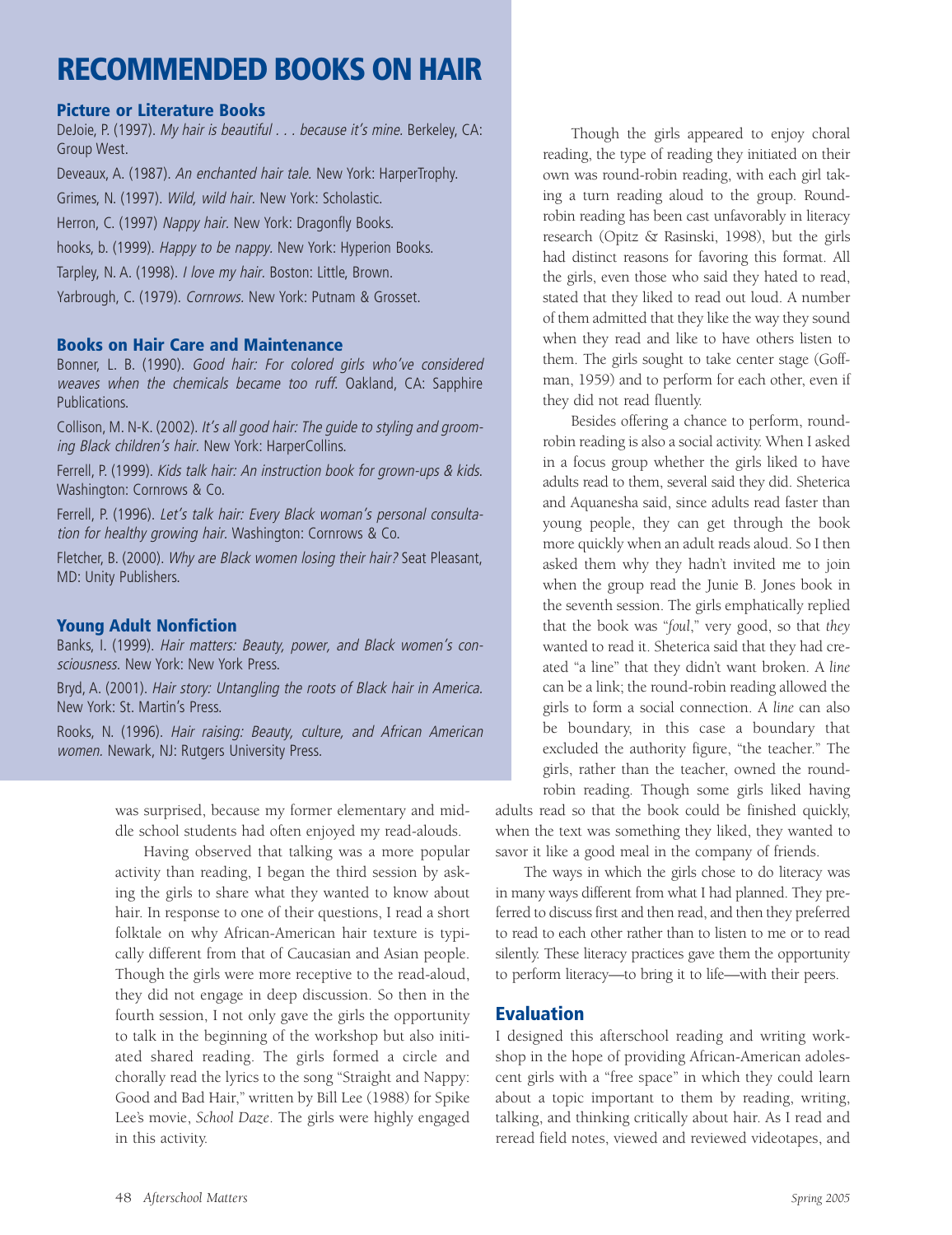listened carefully to audiotaped interviews, I concluded that the workshop met, to varying extents, the four goals outlined at the beginning of this article.

#### **Goal 1. To provide African-American adolescent girls with the opportunity to talk, read, and write about a cultural topic that is typically not sanctioned in school**

Throughout the workshop, the girls had opportunities to engage in dialogue about hair and other topics. When the workshop format changed slightly to begin each session with group discussion, the girls often asked each other—and me—probing questions. They also engaged in reading and writing activities centered around hair, not all of which were part of my original plan. The Junie B. Jones book was not part of my original collection, and round-robin reading was not part of my workshop format. After reading books—collectively, more often than not—the girls would usually write a few sentences in their journals summarizing what they read. Toward the

end of the workshop, I began to challenge the girls to expand on their writing; I would ask them a question based on a point that was made in a previous session and ask them to elaborate in their journals. Most of the girls appreciated this dialogue approach to writing.

#### **Goal 2. To promote critical thinking by inviting the girls to examine why hair matters to them and to view hair from cultural, historical, and socio-political perspectives**

The girls were challenged to go to the

root of the social and cultural phenomenon of hair by exploring the many factors that influenced their ideas and beliefs. For example, they discussed how commercialism has influenced the way African-American women and girls talk and think about hair. At times, such discussions created tension, because the girls had to question and examine their beliefs, as was the case after they read Bill Lee's "Straight and Nappy" (1988). I presented texts that contradicted their views, encouraged them to hold multiple perspectives, and consistently challenged them to explain why they held certain viewpoints. As the workshop progressed, their discussions became more illuminating as they continued to develop and evaluate their own positions on the topic of hair.

**Goal 3. To encourage the girls to reflect on their reading and writing experiences about hair**

I wanted the girls to think about their literacy experiences and what they did as readers and writers. In the journalwriting component of one session, I gave each girl a reading log listing most of the books available in the workshop. The girls checked off the books they had read alone or with others, those they had not read but wanted to, and those they did not want to read. We then discussed why most of them read picture books and colorfully illustrated hair-care books but avoided longer nonfiction books. Besides encouraging them to think about their reading experience, I also gave them opportunities to reflect on their writing, most often by approaching them one-on-one and asking them questions about it.

#### **Goal 4. To give the girls an opportunity to share their knowledge with others**

The method of knowledge sharing the girls chose was a commercial that stressed ethnic pride. In the beginning of

**If authority figures in institutional settings do not embrace adolescents' social and cultural practices, they should not expect adolescents to accept willingly the social practices adults value, such as reading and writing.**

the workshop, some girls thought that the fact that some African-American people's hair does not grow as long as that of most white people was a sign of inferiority. After they learned about the tightly coiled follicles of most African-American hair and the advantages of this texture, I would often hear them exclaim that they were "happy to be nappy" (hooks, 1999). The commercial was videotaped so the girls could share copies with family and friends. At least one participant continued to

share her knowledge: A few months after the workshop, I spoke briefly with Shanika. She said that she often talked about hair with her grandmother, who had recently asked her how she knew so much about hair. Shanika said, "I learned it from the hair class."

#### **Implications**

Though over half of the girls in the workshop were relegated to a remedial literacy class in school, and though few were truly interested in reading, five of them held sustained interest in a reading and writing workshop over a three-month period. One reason for this interest is that the reading and writing workshop validated the girls' interest in doing hair*.* The workshop was successful not only because the topic was interesting to the girls, but also